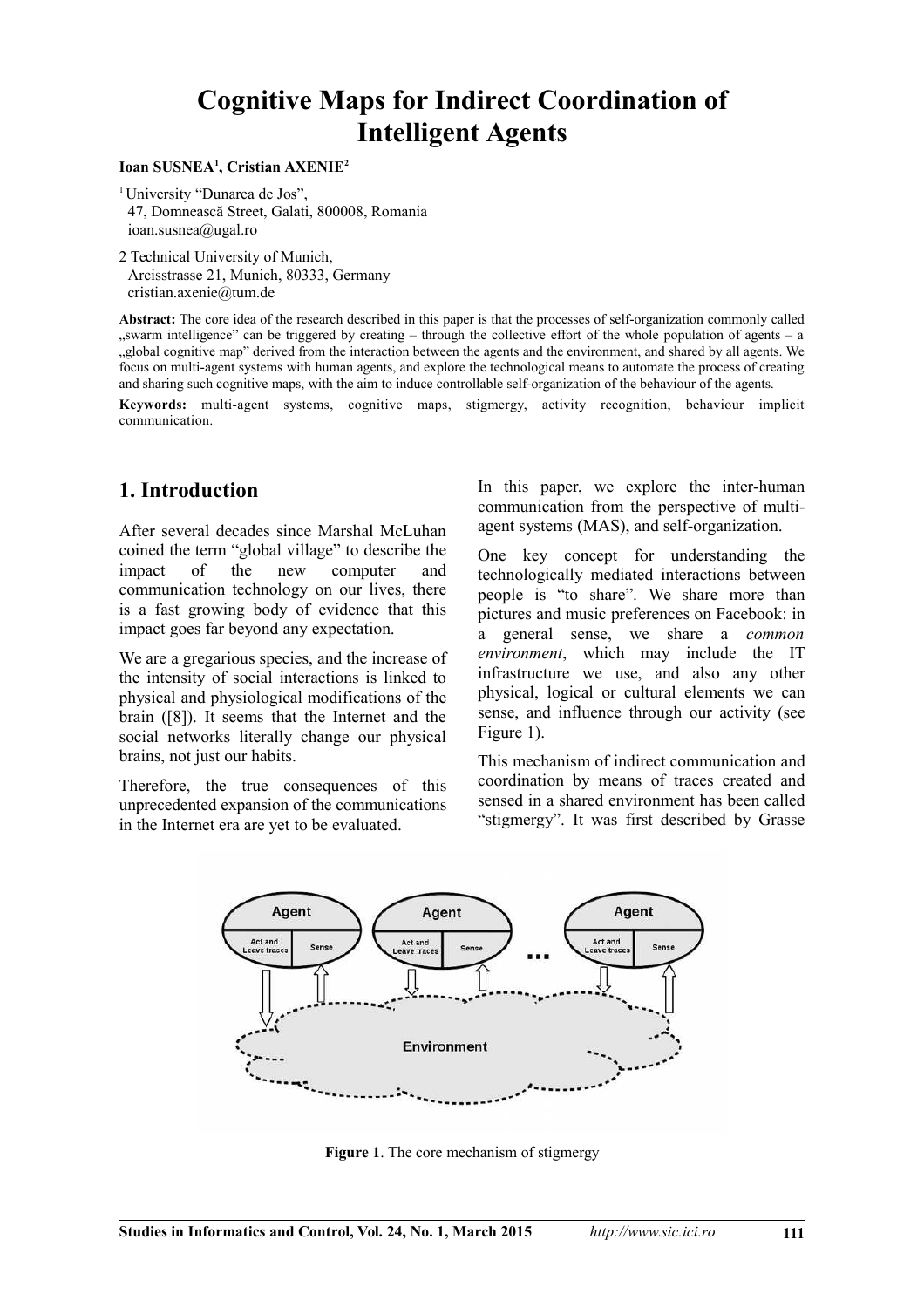([9]), and later raised a great deal of interest as key factor of the "swarm intelligence" ([2]).

Stigmergy and swarm intelligence have been extensively studied in a wide variety of applications ([3]), mainly in robotics ([2], [3], [20]), and optimization problems ([7], 14]).

Valuable and extensive analyses of the mechanisms of stigmergic interactions in multiagent systems (MAS) are available in ([10],  $[18]$ .

In this paper, we discuss the stigmergic interactions between human agents from a slightly different perspective: we consider the case when the agents share not just a common environment, but also some mental representations thereof – cognitive maps.

The core idea of the research described here is that the processes of self-organization called "swarm intelligence" can be triggered by building – through the collective effort of the whole population of agents  $-$  a  $,$ global cognitive map" stored in the distribution of traces created by the agents in the environment.

We outline the elementary operations and the technological means to automate the process of creating and sharing the collective cognitive maps in order to induce stigmergic behaviour in human MAS.

Apart from this introduction, the paper is organized as follows:

- Section 2 is a brief presentation of the conceptual framework that explains the connections between cognitive maps and stigmergy.
- In Section 3 we explore the possibility to automate the collective creation of shareable cognitive maps.
- Section 4 is reserved for conclusions.

## **2. Cognitive Aspects of Stigmergy**

Regardless of the type of agents under consideration, from protozoa to humans, and beyond, to artefacts having a certain degree of autonomy, every action occurs in space. The space is "the recipient" where biologic agents find food sources, predators, partners for mating, shelter for themselves and their offspring, etc. Therefore, the way the agents perceive the space, the relative positions and distances between various elements thereof is crucial for survival, and determinant for the behaviour of the agents. Though some of the interactions between biological agents and the environment have been explained by simple mechanisms like phototaxis and chemotaxis, it is obvious that the majority of the spatial behaviour of most organisms cannot be reduced to such simple strategies. For this reason, Tolman ([25]) postulated the existence of certain neural structures called "cognitive maps" defined, in a general sense, as a mental model of the spatial environment.

Later, O'Keefe ([16]) provided a series of experimental data, and argued that there exist in a certain area of the brain (hippocampus) a class of cell specialized in processing the spatial information ("place cells"), which exhibit activity patterns obviously correlated with certain features of the space where the agent operates. Despite some critics, (a good review is available in [6]), the concept of "cognitive maps" is almost unanimously accepted, and has been explored from various perspectives: biology, psychology, engineering (robotics), cognitive sciences, architecture and urbanism, etc.

In engineering, the concept of cognitive maps has been mostly used in the context of robotics research. The approaches used here range from agents with simple, reactive behaviour, (where the cognitive map is implied by the existence of a localization systems e.g. odometry or GPS) to solutions wherein the agents build and maintain a complex global map of the environment ([26]).

A particularly interesting research direction has been suggested by Chialvo & Millonas ([5]), who demonstrated, (using a probabilistic framework), that the self-organization processes called "swarm intelligence" ([2]) can be assimilated with building, through the activity of the whole population of agents, a global cognitive map, located not in the neural structures of the agents, but in the pheromone ([11]) traces created by the agents in the environment.

In fact, there is a striking similarity between the dynamics of sensing a pheromone distribution resulted from the activity of a swarm and a simple neural network. Apparently this was first suggested in our work ([20]).

Assuming that a generic ant senses the pheromone scent produced by N discrete sources, as shown in Figure 2, due to diffusion, the effect of the discrete pheromone sources is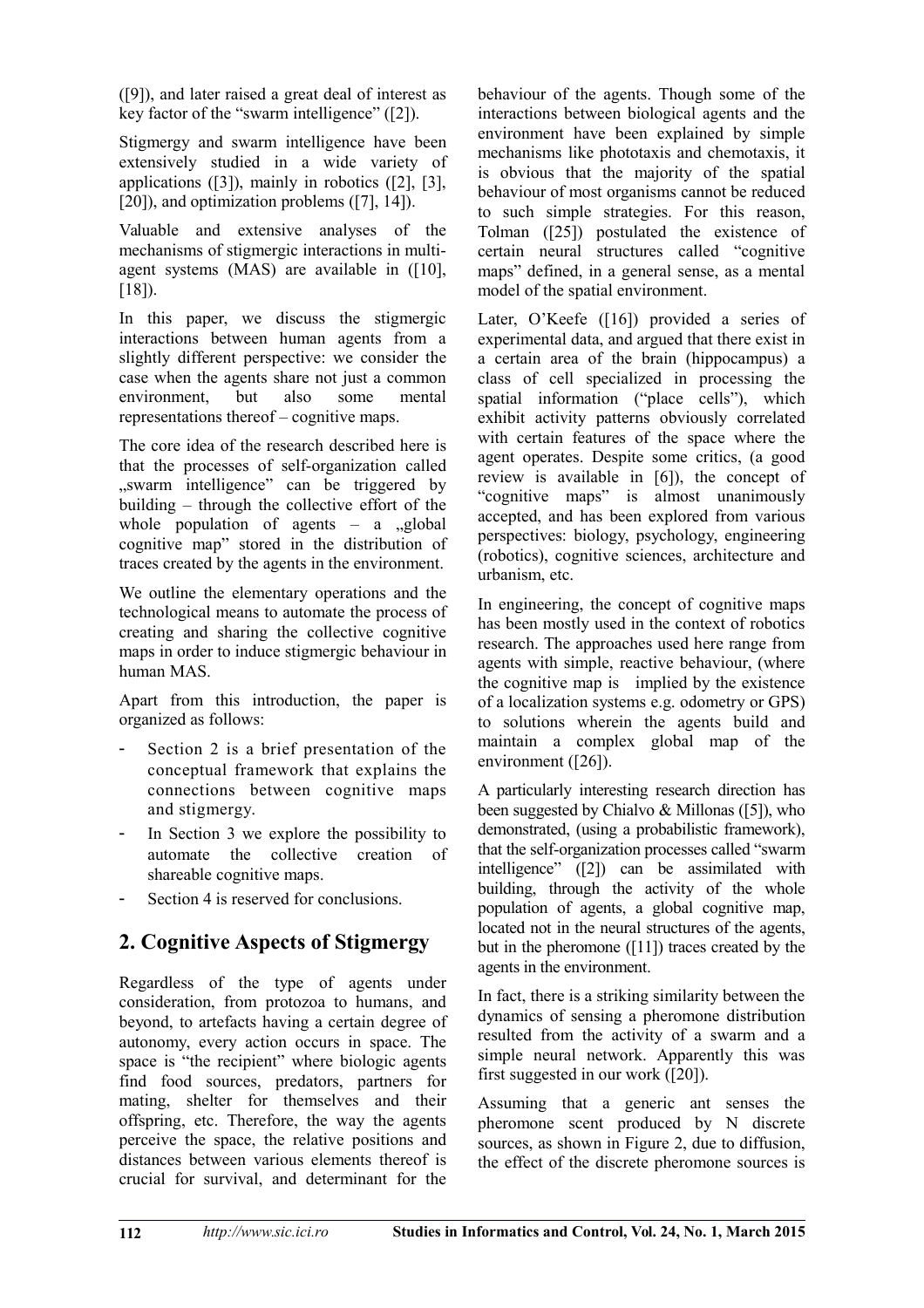weighted by the distances between the sources and the sensing agent. Eventually, the superposition integrates the effects of all sources (see Figure 3).

Note the perfect match of the structure shown in Figure 3 with the well-known model of the artificial neuron (the Weber-Fechner law of perception adds a non-linear activation function to the effects of diffusion and superposition of the pheromones).



**Figure 2.** Notations used to describe the superposition of the effects of N discrete sources of pheromones



#### **Figure 3.** The process of sensing N discrete sources of pheromones is equivalent to the operation of a generic neuron

Biological agents like insects usually sense the pheromone traces by means of two antennas. Differential sensing provides the agents with

valuable additional information about spatial gradients of the pheromone distribution.

We have used the equivalent neural network created this way (see Figure 4) to directly control a mobile robot for path following  $([20])$ .

This neural connection between the agents and their environment suggests that, for each particular place of the environment, by simply sensing the pheromone traces, an agent instantly learns some information about the spatial distribution, and past behaviour of the other agents.

Assuming an instance capable to iterate the procedure of integrating this information for all the "places" of the environment, it is possible to obtain a *global cognitive map* of the respective environment.



**Figure 4.** Differentially sensing pheromone traces with two antennas creates a small equivalent neural network

In the following section, we explore the possibility to create such an instance - a technological context that allows the (automated) creation of some data structures equivalent to global cognitive maps.

And, knowing the close connection between the cognitive maps and the behaviour of the agents, it can be presumed that sharing the resulting global maps with the agents can be a means to influence their behaviour, and induce self organization.

### **3. Creating Global Cognitive Maps to Foster Stigmergic Interactions**

The current section introduces synthesis details of the proposed approach to build distributed maps enabling stigmergic interactions.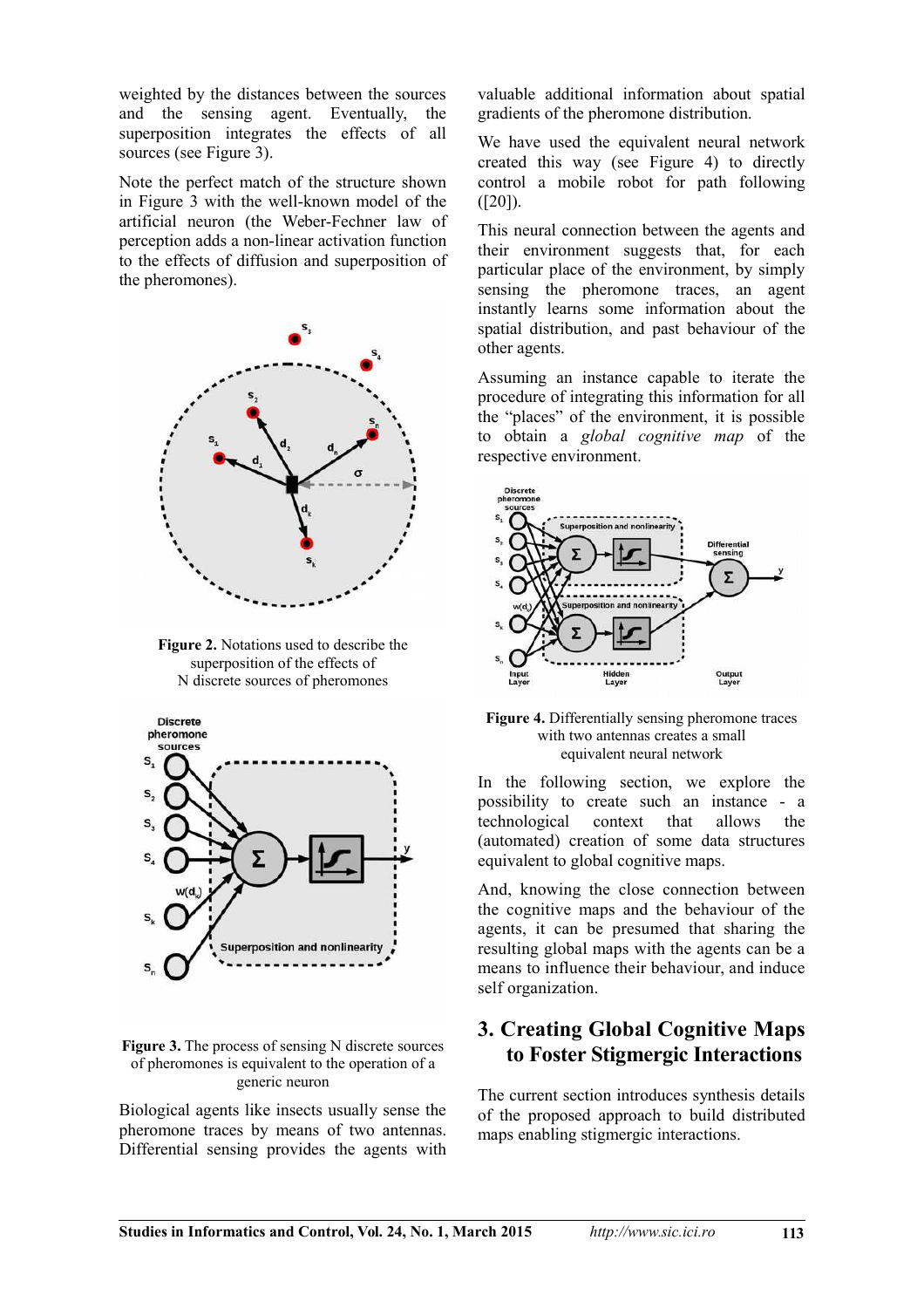#### **3.1 Virtual pheromones as the internal "scent" of cognitive maps**

We have made a first step towards building global cognitive maps in MAS by proposing the concept of "virtual pheromones", defined as *traces created by the agents not in the environment, but in a representation thereof – a map* (see [20]).

Consider the following example: if a plurality of agents, having their own means of localization (e.g. GPS), periodically report their current position to a central station, then it is possible to create at the base station a data structure embedding geographical, topological and virtual pheromone information for the considered space (see Figure 5).

Basically, this is a Cartesian 2D grid map, where the agents mark their trajectories by placing a discrete pheromone source in each cell of the map they cross.

Just like the biological pheromones, virtual pheromones diffuse in space up to a maximum distance  $\sigma$ , and their effect decreases with time through evaporation, so that unreinforced traces eventually disappear.



**Figure 5.** An example of a technological set-up for creating global cognitive maps based on virtual pheromones

Assuming a simple, linear model of *diffusion*, a discrete source of pheromones *Sk*, having the intensity  $P_k$ , can be sensed at a certain distance x with the intensity:

$$
p(x) = \begin{cases} p_k \left(1 - \frac{x}{\sigma}\right) & 0 < x < \sigma \\ 0 & x \ge \sigma \end{cases} \tag{1}
$$

The *superposition* of the effects of all N sources leads to:

$$
P_R = \sum_{k=1}^{N} p_k \left( 1 - \frac{d_k}{\sigma} \right) \tag{2}
$$

And, considering the *evaporation* (we also assume here a linear model for the sake of simplicity), the resulting pheromone intensity sensed in an arbitrary point is:

$$
P_R(t) = \sum_{k=1}^{N} p_k \left( 1 - \frac{d_k}{\sigma} \right) \left( 1 - \frac{t - t_k}{\tau} \right) \tag{3}
$$

where  $t_k$  is the "birth moment timestamp" of the source  $S_k$ , and,  $\tau$  is an evaporation constant.

If the map that embeds the information about the distribution of virtual pheromones is shared with all the agents (as a common memory), they acquire a global knowledge about the environment, which allows them to adjust their behaviour considering the activity of the other agents. For example, the system presented in Figure 5 has been the starting point of the invention described in [21], which refers to a vehicle navigation system capable to induce "ant colony optimization" processes in the road traffic.

As Parunak noted in [17], the "space" representing the MAS environment is not necessarily a Cartesian space. Graphs (hierarchical or not), or just lists (databases) of items, can equally be considered as<br>environments canable to "host" selfenvironments capable to "host" selforganization processes.

The simple model of virtual pheromones, described by (3) does not require the absolute positions of the agent and the pheromone sources – only the relative distances between the agents and the pheromone sources matter. Thus, the model of virtual pheromones proposed above is applicable in other metric spaces, provided that a distance function can be defined.

We have described in [23] a MAS experiment wherein the environment is a large set of learning objects  $\Lambda$ , organized as a database that can be independently accessed by a number of users (the agents), who can search and retrieve learning objects .

For ∀ *x*∈*Λ* there exists a set keyword tags:

$$
K_x = [k_1, k_2, \dots, k_{\mu x}]
$$
\n(4)

where  $\mu_x = |K_x|$  is the cardinal of the set  $K_x$ .

For any two elements  $x_i, x_j \in A$  it is possible to define the relative distance between them: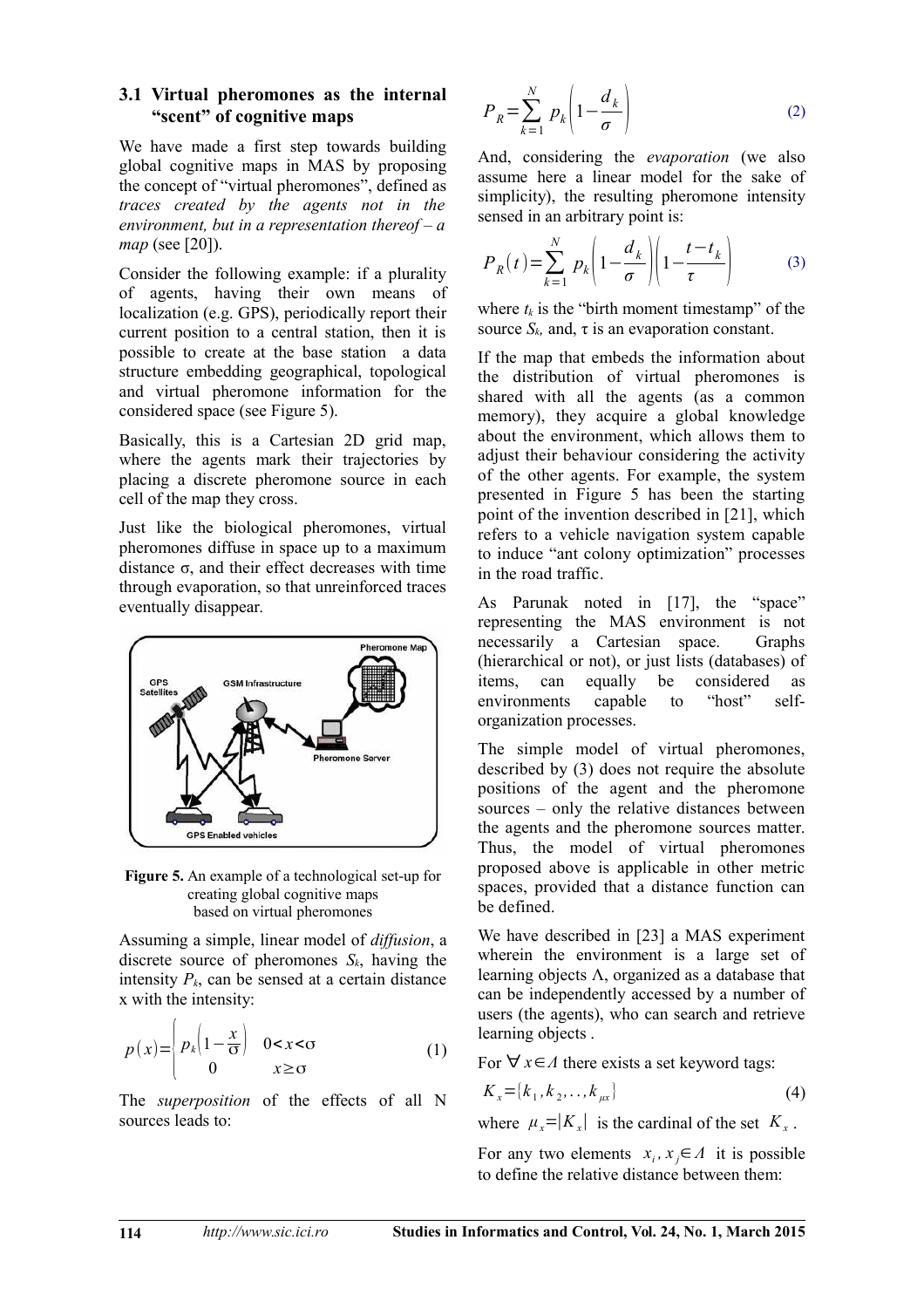$$
d_{ij} = 1 - S_{ij} \tag{5}
$$

where  $S_{ij}$  is the Jaccard similarity index:

$$
S_{ij} = \frac{|K_i \cap K_j|}{|K_i \cup K_j|} \tag{6}
$$

It is possible to attach to each element  $x_i$  of  $\Lambda$  a numeric value  $P_j$  (the virtual pheromone), and – having the distance calculated with  $(5)$  – we can describe the effect of diffusion. Whenever the element  $x_j$  is accessed, the value of  $P_j$  is increased with a constant ratio  $P_i = P_i + \delta p$ , and the virtual pheromone source associated with  $P_i$  diffuse to all other elements, so that for any  $x_i \in \Lambda$ <sup>:</sup> $i \neq j$ :

$$
P_i = P_i + P_j \left( 1 - \frac{d_{ij}}{\sigma} \right) \tag{7}
$$

The effect of evaporation can be easily modelled by decreasing at constant time intervals the pheromone value of all the items in the database.

The resulting virtual pheromone intensities can serve two purposes: first, as a simple way to implement a basic recommender system (items having high pheromone values can be presented as more desirable), and secondly, as a means to automatically purge large databases of unused items in a process somewhat similar to the apoptosis described in biology.

Other examples of self-organization induced by virtual pheromones are described in [22], and [24].

#### **3.2 The behaviour is the message**

The idea of creating global cognitive maps of the common environment in MAS, as in the examples described above, can be criticized for the centralist approach, which lacks the inherent robustness of the distributed systems.

It may be true, but this disadvantage is compensated by several major advantages, the most important of which being the capability to capture "Behavioural Implicit Communication" (BIC) messages ([17]).

As emphasized in [4], BIC should not be confused with "non-verbal communication", or "expressive behaviour". For the purpose of this presentation, we will use the term BIC to designate the process of attaching (at the level of the observer) a "meaning" to observed actions (see also [27]).

When a person chooses to drive on a particular road, to buy a product, to visit a web page, or simply to be present in a certain place at a certain time, he involuntarily sends a message about a personal preference, attitude, or value. If an observer is able to decode all the BIC messages generated in a community of agents, and integrate them in a data structure that can be shared with all the agents, this may influence the behaviour of the other agents, and create stigmergic effects.

For example, in the system shown in Figure 5, if the pheromone distribution map is made available for all the agents, the drivers obtain real-time information about how practicable are the roads in a certain geographic area, starting from the global cognitive map resulted from observing the behaviour of the other agents.

Again, in the example of the database with shared learning objects, the pheromone based cognitive map also embeds BIC messages (the implicit preference for certain LO).

By analysing the above examples (and those presented in [22], and [24]) it is possible to derive a general structure for systems capable to generate stigmergic interactions by means of global cognitive maps, as shown in Figure 6.



**Figure 6**. The general structure of stigmergic system with human agents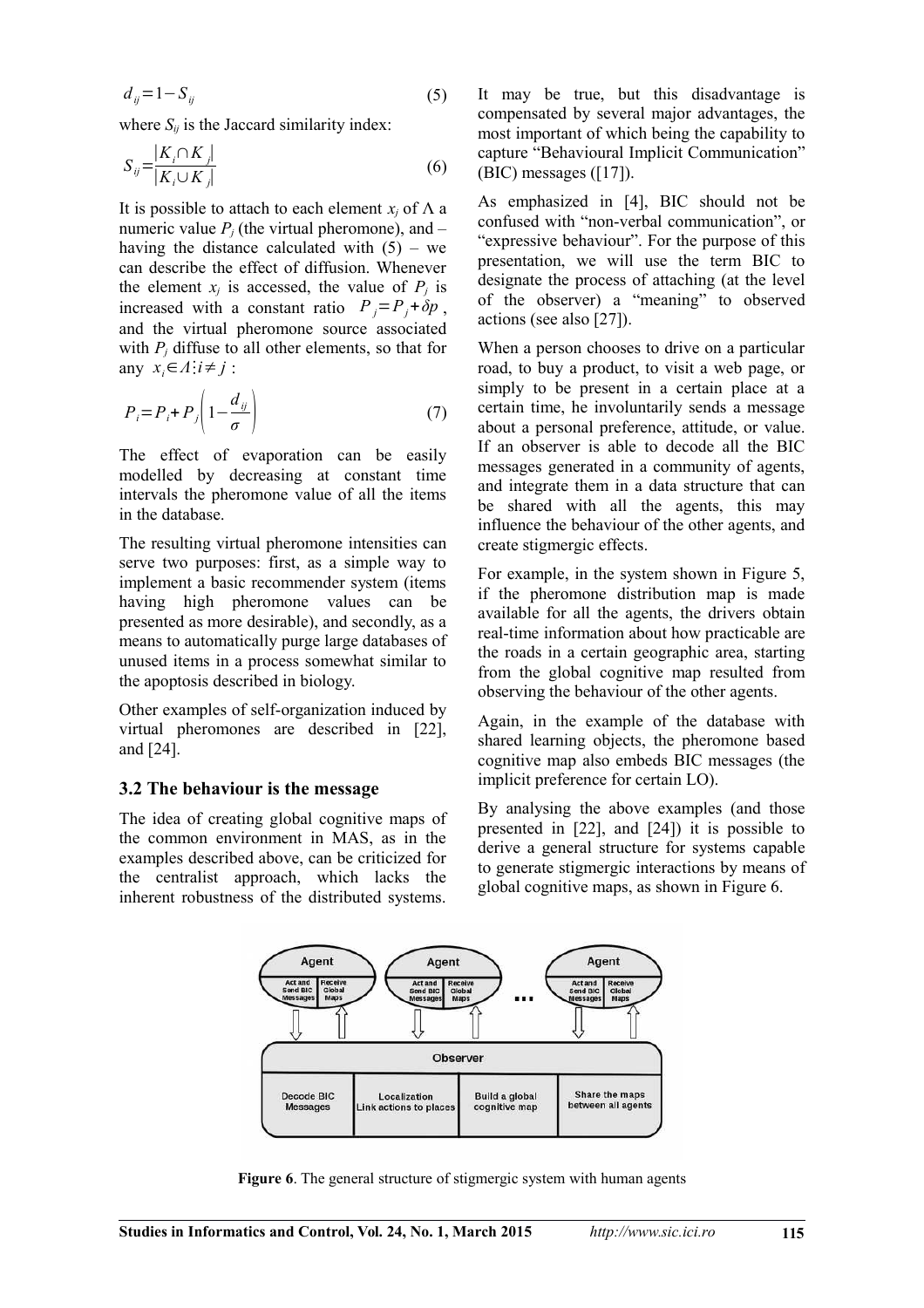Unlike the general stigmergic system presented in Figure 1, the proposed structure does not consider the traces created by the agents in the environment, but the reflection of their activity in a global cognitive map created by an observer, and shared with all the agents.

Obviously, the task of implementing the observer of a system with the structure presented in Figure 6 is not trivial. This is actually the key for creating technological environments to foster stigmergic interactions between human agents.

### **3.3 Towards automatic generation of cognitive maps starting from BIC messages**

In some cases, being in a certain place, as in the example presented in Figure 5, is in itself an easy way to decode BIC message. However, in most cases, the problem of automatic recognition of certain human behaviours is much more difficult. There are literally thousands of studies, and dozens of significant approaches to the problem of recognizing a particular abnormal behaviour: fall detection ([13]). And, of course, the topics related to activity recognition are far more complex than fall detection.

The problem of linking behaviours with places (localization) is equally difficult (see for example [1], [12], and [26] for a flavour of the complexity of this problem. ).

Fortunately, in most cases, the interactions between human agents in large communities are technologically mediated, and the behaviours that must be recognized as carriers of BIC messages are just particular uses of the technological gadgets, which are now part of the everyday life environment.

The localization is also simplified by the technological context of actions, and – in many cases – the kind of localization we need for creating global cognitive maps is not necessarily a set of Cartesian coordinates, but rather to find a category that may include the agent that generates a certain BIC message (e.g. in a stigmergic marketing system, the age of the target user may be more important than the place where he lives).

In what concerns the actual generation of the global cognitive maps, the concept of virtual pheromones defined in subsection 3.1 offers a generic, and easy to use solution.

It appears that the general model of a stigmergic system for intelligent agents presented here is relatively easy to implement in a large variety of practical applications.

## **4. Conclusions and Further Work**

In this paper we have explored the problem of technologically mediated indirect coordination of intelligent agents.

Unlike the biological stigmergic systems, the proposed solution does not consider the traces created by the agents in the environment, but the reflection of their activity in a global cognitive map created by an observer, and shared with all the agents.

Several practical use cases presented in [22] and [24] suggest that this approach may be the core for a variety of interesting applications.

Further research is needed to integrate in our model elements of cortically inspired computation ([1]), and to explore an alternative distributed implementation of the observer, based on the concept of "active environment" ([6]), and, of course, to identify more applications of the proposed structure, mainly in what concerns improving collaborative idea generation ([15]).

## **Acknowledgements**

The authors would like to express their gratitude to **Prof. Jörg Conradt**, of the Neuroscientific System Theory Group, Technical University of Munich, whose challenging ideas about distributed cognitive maps, and "place agents" ([6]) motivated us to write this article.

### **REFERENCES**

- 1. AXENIE, C., J. CONRADT, **Cortically Inspired Sensor Fusion Network for Mobile Robot Egomotion Estimation.** Robotics and Autonomous Systems, 2014.
- 2. BENI, G., J. WANG, **Swarm Intelligence in Cellular Robotic Systems**. In: Robots and Biological Systems: Towards a New Bionics?, Springer Berlin Heidelberg, 1993. pp. 703-712.
- 3. BONABEAU, E., M. DORIGO, G. THERAULAZ, **Swarm Intelligence:**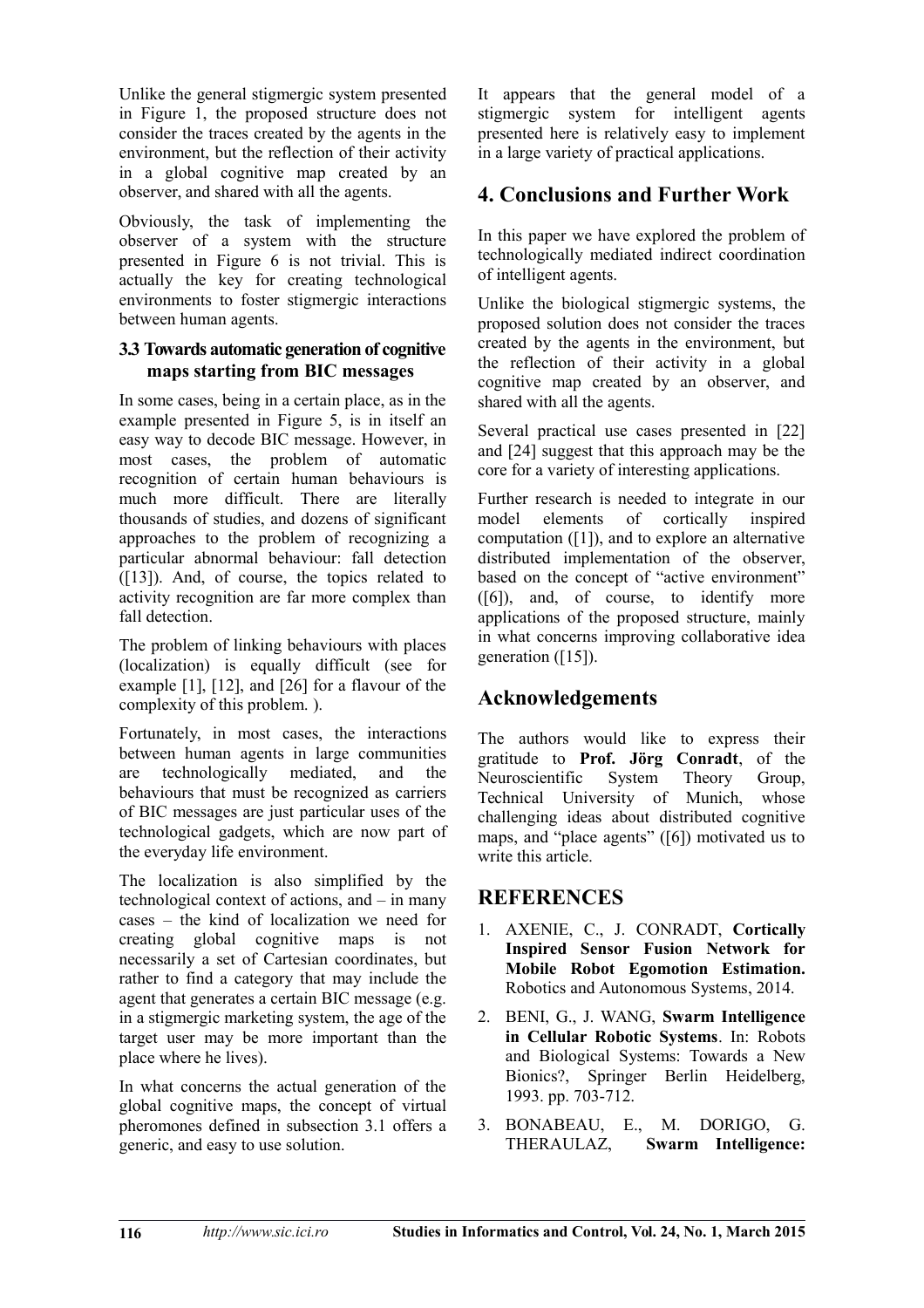**from Natural to Artificial Systems**. Oxford University Press, 1999.

- 4. CASTELFRANCHI, Cristiano. **Silent Agents: From Observation to Tacit Communication**. In: Advances in Artificial Intelligence-IBERAMIA-SBIA 2006. Springer Berlin Heidelberg, 2006. pp. 98-107.
- 5. CHIALVO, D. R., M. M. MILLONAS, **How Swarms Build Cognitive Maps**. In: The biology and technology of intelligent autonomous agents. Springer Berlin Heidelberg, 1995. pp. 439-450.
- 6. CONRADT, J.-A., **A Distributed Cognitive Map for Spatial Navigation based on Graphically Organized Place Agents.** 2008. PhD Thesis. Swiss Federal Institute of Technology, Zurich
- 7. DORIGO, M. (ed.), **Ant Colony Optimization and Swarm Intelligence**: 5th International Workshop, ANTS 2006, Brussels, Belgium, September 4-7, 2006, Proceedings. Springer Science & Business Media, 2006.
- 8. DUNBAR, R. IM., **Coevolution of Neocortical Size, Group Size and Language in Humans**. Behavioural and brain sciences, 1993, 16.04: 681-694.
- 9. GRASSÉ, P.-P., **La reconstruction du nid et les coordinations interindividuelles chez Bellicositermes natalensis et Cubitermes sp. La théorie de la stigmergie: Essai d'interprétation du comportement des termites constructeurs.** Insectes sociaux, vol. 6.1, 1959, pp. 41-80.
- 10. HEYLIGHEN, F., **Stigmergy as a Universal Coordination Mechanism: Components, Varieties and Applications**. Human Stigmergy: Theoretical Developments and New Applications. Springer Retrieved from http://pespmc1.vub.ac.be/papers/stigmergyvarieties.pdf, 2015.
- 11. KARLSON, P., M. LÜSCHER, **'Pheromones': a New Term for a Class of Biologically Active Substances**. Nature, vol. 183, 1959, pp. 55-56.
- 12. LESTER, J., T. CHOUDHURY, G. BORRIELLO, **A Practical Approach to Recognizing Physical Activities**. In:

Pervasive Computing. Springer Berlin Heidelberg, 2006. pp. 1-16.

- 13. MUBASHIR, M., L. SHAO, L., SEED, **A Survey on Fall Detection: Principles and Approaches**. Neurocomputing, vol. 100, 2013, pp. 144-152.
- 14. NEGULESCU, S. C., I. DZITAC, A. E. LASCU, **Synthetic Genes for Artificial Ants. Diversity in Ant Colony Optimization Algorithms**. International Journal of Computers Communications & Control, vol. 5(2), 2010, pp. 216-223.
- 15. NICULESCU, A., G. THORSTEINSSON, **Enabling Idea Generation through Computer-Assisted Collaborative Learning**. Studies in Informatics and Control, vol. 20(4), 2011, pp. 403-410.
- 16. O'KEEFE, J., J. DOSTROVSKY, **The Hippocampus as a Spatial Map. Preliminary Evidence from Unit Activity in the Freely-moving Rat.** Brain Research, vol, 34(1), 1971, pp. 171-175.
- 17. OMICINI, A. et al. **A Conceptual Framework for Self-Organising MAS**. In: WOA. 2004, pp. 100-109.
- 18. PARUNAK, H. V. D., **A Survey of Environments and Mechanisms for Human-Human Stigmergy**. In: Environments for Multi-Agent Systems II. Springer Berlin Heidelberg, 2006. pp. 163-186.
- 19. PARUNAK, H. V. D., S. A. BRUECKNER, **The Cognitive Aptitude of Swarming Agents.** Vector Research Center, Ann Arbor, MI, 2009.
- 20. SUSNEA, I. et al. **Virtual Pheromones for Real-time Control of Autonomous Mobile Robots.** Studies in Informatics and Control, vol. 18(3), 2009, pp. 233-240.
- 21. SUSNEA, I., G. VASILIU, **Patent application "Sistem de navigatie pentru vehicule" (Vehicle Navigation System),** Romanian National Patent Office OSIM Application number A00960/11.10.2010
- 22. SUSNEA, I., **Applications of the Emergence in Cognitive MAS**, The Annals of the University "Dunarea de Jos", Vol 35 (2), 2012
- 23. SUSNEA, I., G. VASILIU, D. E. MITU, **Enabling Self-Organization of the Educational Content in Ad Hoc Learning Networks**. Studies in